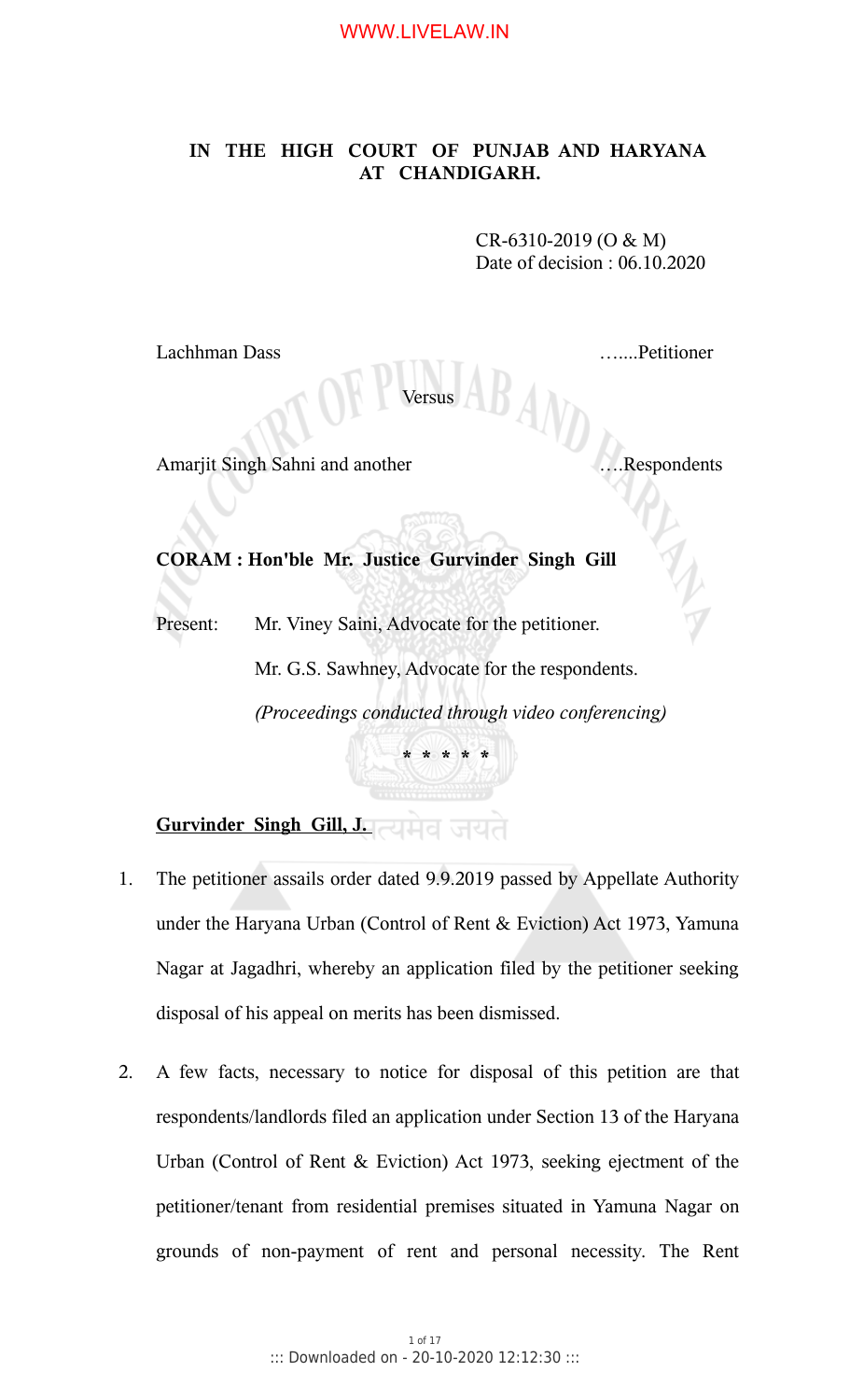#### ( 2 ) *CR-6310-2019 (O & M)*

Controller, Jagadhri passed an order dated 8.8.2018 assessing the provisional rent and directed the petitioner/tenant to pay the arrears of rent. The petitioner/tenant, however, preferred an appeal against the aforesaid order dated 8.8.2018 of Rent Controller, Jagadhri before the Appellate Authority (Additional District Judge). During the pendency of the aforesaid appeal before the Appellate Authority, the parties settled the matter amongst themselves and got their statements recorded before the Appellate Authority on 25.3.2019 leading the Appellate Authority to pass the following order on 25.3.2019:

> *" Both the parties have settled the matter as per their statements recorded separately. Now, the case is adjourned to 20.4.2019 for further proceedings.*

*Date : 25.3.2019 ADJ/ Jagadhri"*

 *Sd/-*

- 3. After the aforesaid settlement, the matter was adjourned to 20.4.2019 by the Appellate Authority for further proceedings. However, on the next date, the petitioner/tenant instead of taking any step for honouring the statement made by him earlier towards compromise, moved an application seeking disposal of his appeal on merits while taking a plea that he was allured into making a statement qua compromise by the landlords and his counsel in collusion with petitioner/tenant's counsel whereas he never intended to make any such statement. The averments to this effect made in paras 2 to 4 of the application (Annexure P-3) read as follows:
	- "2. That previously on 25.03.2019, the appellant was allured by the respondents for making some statement in the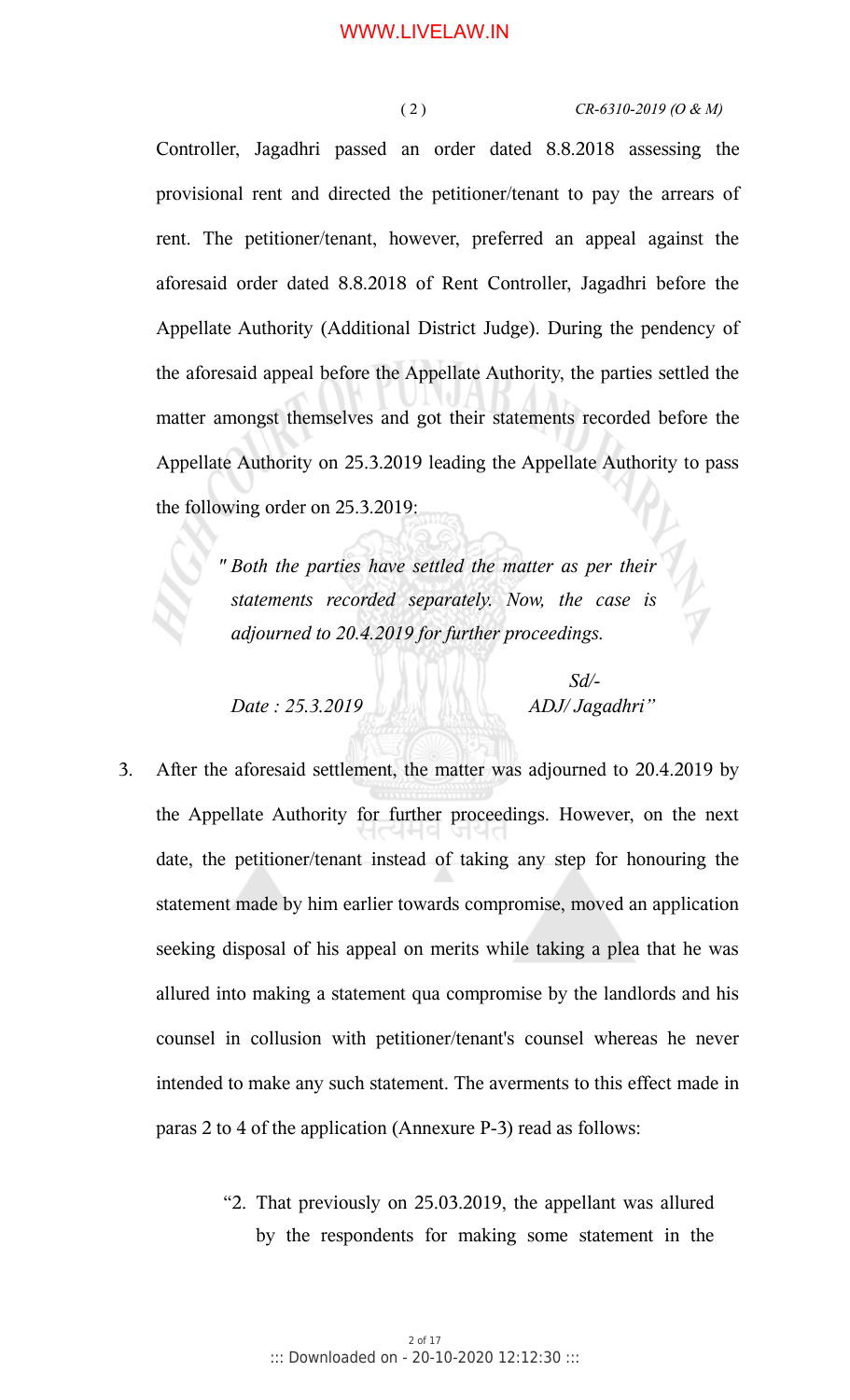### ( 3 ) *CR-6310-2019 (O & M)*

Court and the previous counsel of the appellant got obtained the signature of the appellant on statement in the Court on 25.3.2019.

- 3. That thereafter the respondents started harassing the appellant and threatened him without any reason or rhyme and stated that he has got made his statement regarding ejectment of the appellant from the premises.
- 4. That then the appellant engaged another counsel and inquired about the proceedings and came to know that the respondents in collusion with their counsel have got recorded the statement of appellant to the effect that the matter has been compromised and the appellant will vacate the premises upto 20.4.2019 after receipt of Rs. 50,000/- from the respondents whereas the appellant had never intended to make such statement and his statement has been got recorded under influence and allurement."
- 4. The aforesaid application was, however, dismissed by the Appellate Authority vide order dated 9.9.2019 which has been impugned by way of filing the instant revision petition.
- 5. The learned counsel for the petitioner submits that although the respondents claim that the matter stood compromised but infact there was no written instrument regarding compromise brought on record and that it is a case where at some stage the petitioner had been tricked into making such a statement on 25.3.2019 by way of allurement and collusion of counsel but the said statement was withdrawn on the very next date of hearing before the same could be acted upon i.e. on 20.4.2019 and that in these circumstances it cannot be said that there was any valid compromise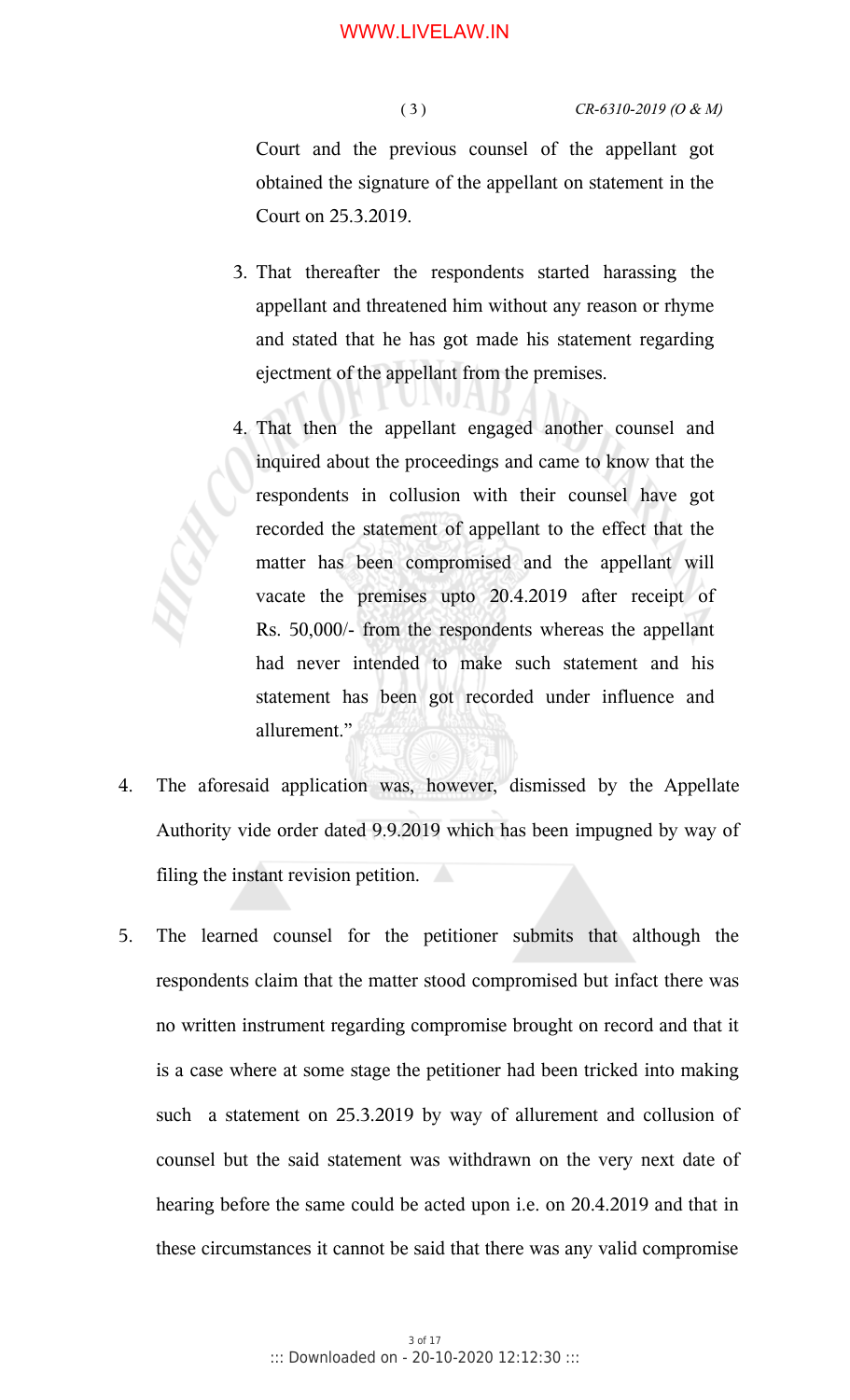#### ( 4 ) *CR-6310-2019 (O & M)*

amongst the parties. The learned counsel submits that Order 23, Rule 3 of the Civil Procedure Code [hereinafter referred to as the 'CPC'] has been interpreted by Hon'ble Supreme Court in *1988(1) SCC 270 Gurpreet Singh vs. Chatur Bhuj Goel,* so as to hold that the requirement of a written compromise is mandatory.

- 6. Opposing the petition, the learned counsel for respondents/landlords submits that a statement made by a party or by his counsel in a Court of law cannot be brushed aside lightly and that any such statement made by a party towards compromise in the Court cannot be said to be having lesser sanctity than the compromise entered into outside the Court before some Oath Commissioner/Notary Public or before any other authority. It has been submitted that Hon'ble Supreme Court in judgements delivered subsequent to *Gurpreet' Singh's* case (supra) has clarified that not only a statement made by the party towards compromise can be accepted but even a statement made by counsel on behalf of his client is to be duly सत्यमव जयत honoured and accepted.
- 7. I have considered rival submissions addressed before this Court. Before proceeding further it is apposite to bear in mind the provisions of Order 23 Rule 3 CPC, as amended, which read as under:

# ORDER 23 - RULE 3 of CPC

## **3. Compromise of Suit –**

"Where it is proved to the satisfaction of the Court that a suit has been adjusted wholly or in part any lawful agreement or compromise, *in writing and signed by the parties*, or where the defendant satisfies the plaintiff in respect of the whole or any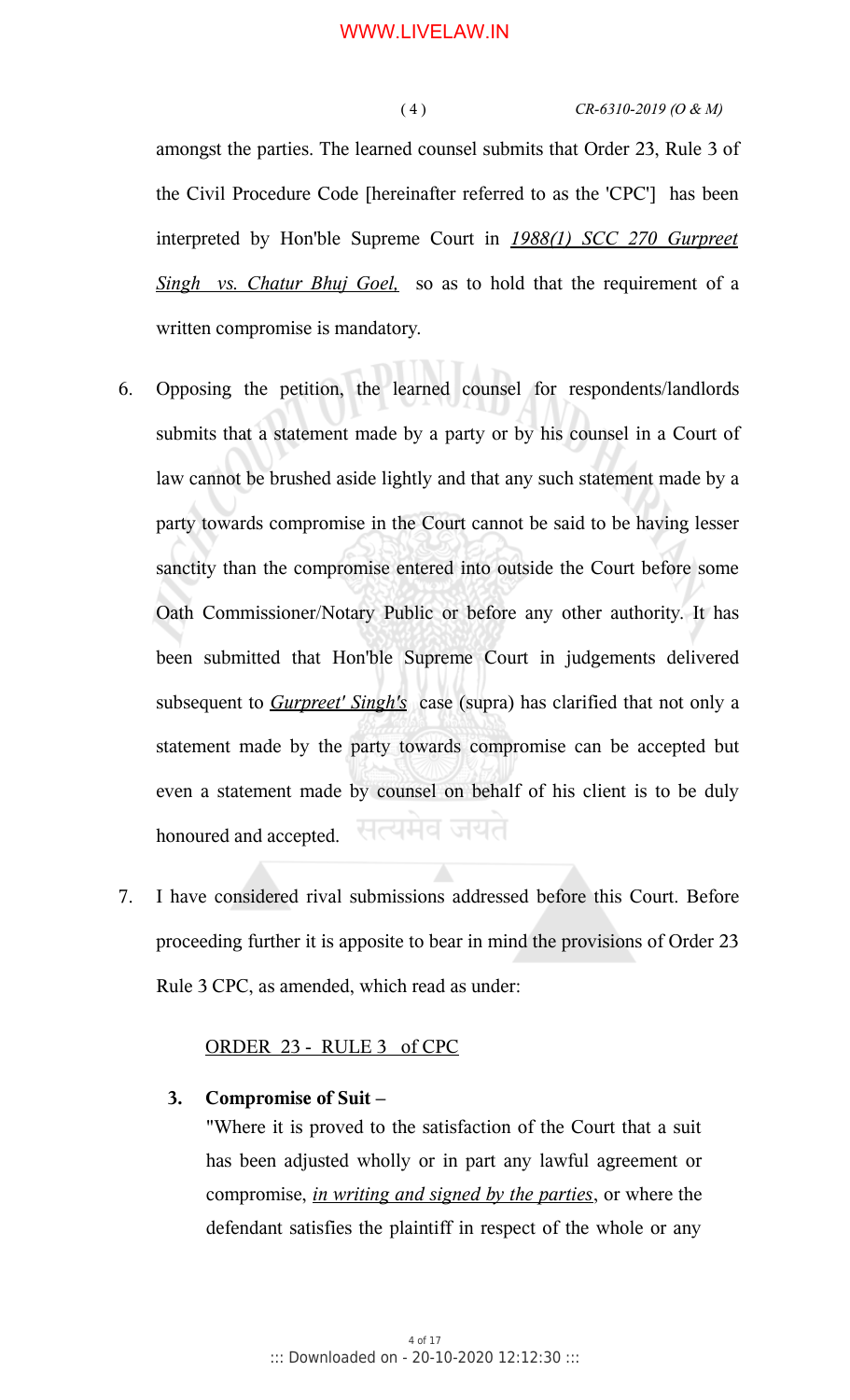part of the subject-matter of the suit, the Court shall order such agreement, compromise or satisfaction to be recorded, and shall pass a decree in accordance therewith so far as it relates to the parties to the suit, whether or not the subject-matter of the agreement, compromise or satisfaction is the same as the subject-matter of the suit.

Provided that where it is alleged by one party and denied by the other that an adjustment or satisfaction has been arrived at, the Court shall decide the question; but no adjournment shall be granted for the purpose of deciding the question, unless the Court, for reasons to be recorded, thinks fit to grant such adjournment.

*Explanation*- An agreement or compromise which is void or voidable under the Indian Contract Act, 1972, (9 of 1972), shall not be deemed to be lawful within the meaning of this rule."

( emphasis supplied )

8. It is worthwhile to notice that prior to 1976 there was no specific requirement of a compromise to be taken down in writing and it was by way of amendment in the year 1976 that the said requirement was incorporated by way of insertion of words *"in writing and signed by the parties"* in Rule 3 of Order 23 CPC. The relevant portion of the Statement of Objects and Reasons for the 1976 amendment states that :

> *"It is provided that an agreement or compromise under Rule 3 should be in writing and signed by the parties. This is with a view to avoiding the setting up of oral agreements or compromises to delay the progress of the suit."*

9. The question posed before this Court is as to whether in a case which is stated to have been compromised, it is mandatory, in all circumstances,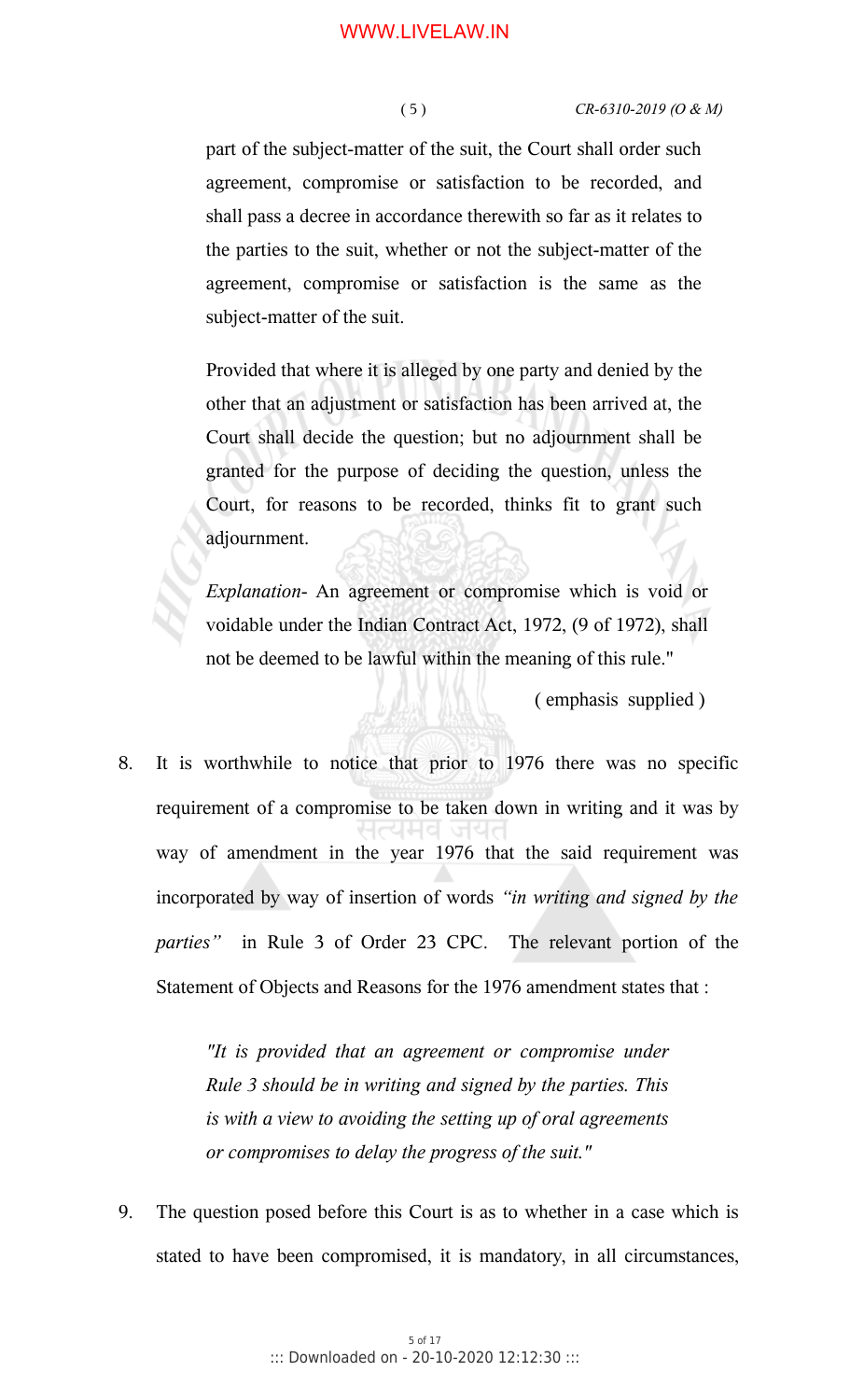( 6 ) *CR-6310-2019 (O & M)*

that such compromise should be taken down in writing by way of an instrument and as to whether in the absence of a written instrument the compromise cannot be enforced or acted upon.

- 10. A reading of amended provisions of Order 23 Rule 3 CPC, as reproduced above, does suggest that a compromise should be in writing. Hon'ble Supreme Court in *Gurpreet Singh's* case (supra), where a statement towards compromise had been made by a counsel held as follows:
	- "10. Under Rule 3 as it now stands, when a claim in suit has been adjusted wholly or in part by any lawful agreement or compromise, the compromise must be in writing and signed by the parties there must be a complete agreement between them. To constitute an adjustment, the agreement or compromise must itself be capable of being embodied in a decree. When the parties enter into a compromise during the hearing of a suit of appeal, there is no reason why the requirement that the compromise should be reduced in writing in the form of an instrument signed by the parties should be dispensed with. The Court must, therefore, insist upon the parties to reduce the terms into writing."
- 11. However, the Supreme Court, in a subsequent case in *2003(11) SCC 372 Jineshwardas (D) through L.Rs. and others Vs. Smt. Jagrani and another*, observed in categoric terms that if the counsel representing a party makes a statement towards compromise, then the party would be equally bound by it. In the said case, the parties were litigating in respect of a suit for specific performance, wherein during the pendency of appeal (RSA) before High Court, the respective counsel made statements expressing that the matter had been settled amongst the parties. The order recorded by the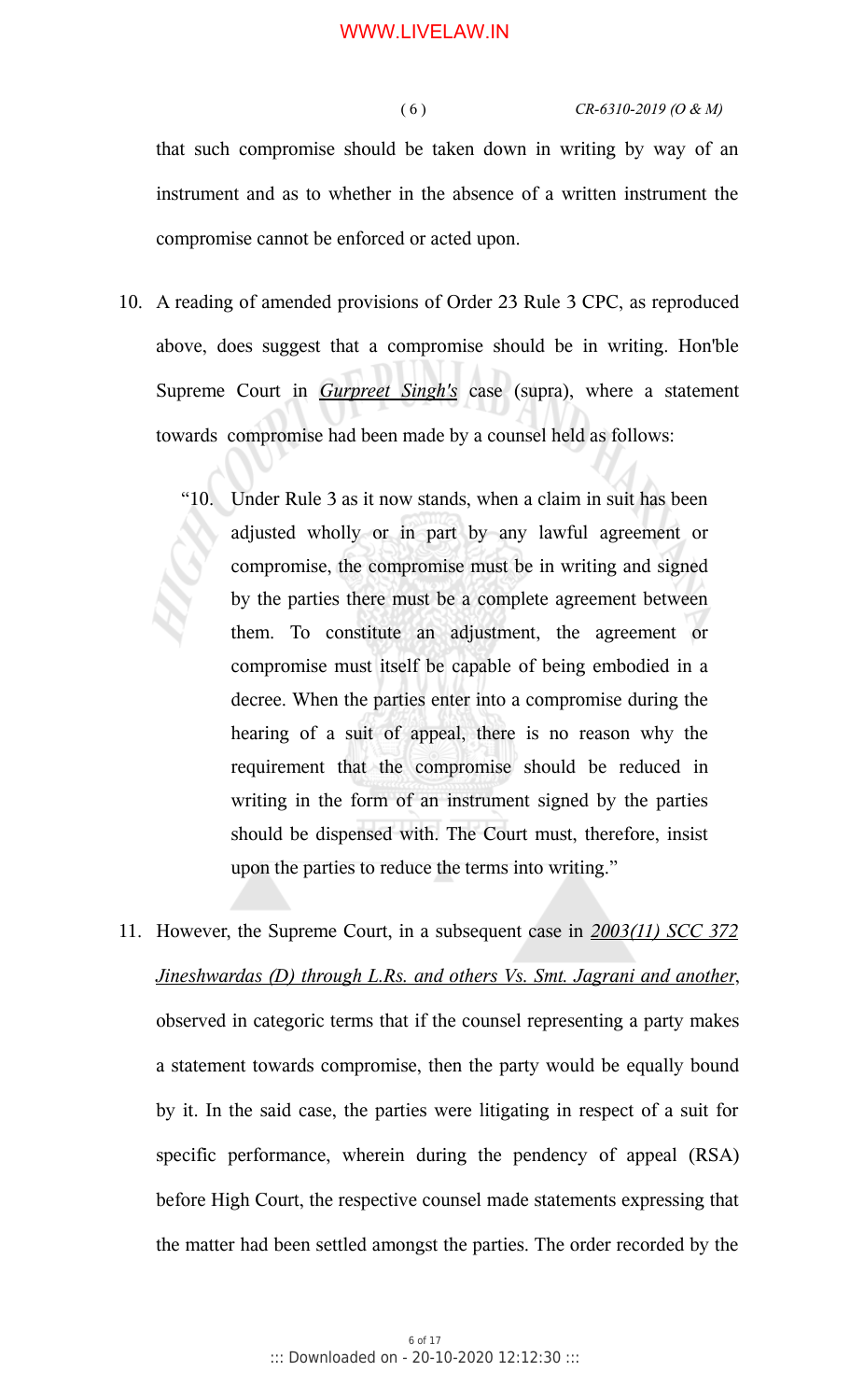High Court on 9.5.2002 in *Jineshwardas's* case (supra) reads as follows:

"Both the counsel are in agreement to settle the matter. The learned counsel for the respondents submits that respondents will pay an amount of Rs. 25,000/- to the appellant within a period of one month, otherwise it will carry interest at the rate of 12% per annum from the date of today. On this agreed submission, this appeal is decided and judgment and decree passed by the Court below is modified to this extent.

- 1. The respondents will pay Rs. 25,000/- (Rupees twenty five thousand) to the appellants within a period of one month.
- 2. If this amount is not deposited in the court on or before 10th June, 2002, the above amount will carry interest  $\omega$ 12% per annum till its realization.
- 3. Cost of the litigation will be borne by both the parties. The appeal is disposed of in view of the above said agreed submissions."
- 12. However, subsequently, the appellants therein in *Jineshwardas's* case (supra) filed an application for review of order 9.5.2002 on the ground that since the appeal had primarily been disposed of on the basis of compromise, the compromise was required to be taken down in writing in terms of provisions of Order 23 Rule 3, Civil Procedure Code, and the same not having been done in writing and signed by the parties, such compromise could not be made a basis for disposal of the appeal. It was also contended therein that submission, if any, made in this regard by the counsel appearing for the appellants in the High Court was without any instructions of the appellants. It was, thus, submitted before the High Court that the order dated 9.5.2002 disposing off the appeal ought to be reviewed. However, the review application was rejected vide order dated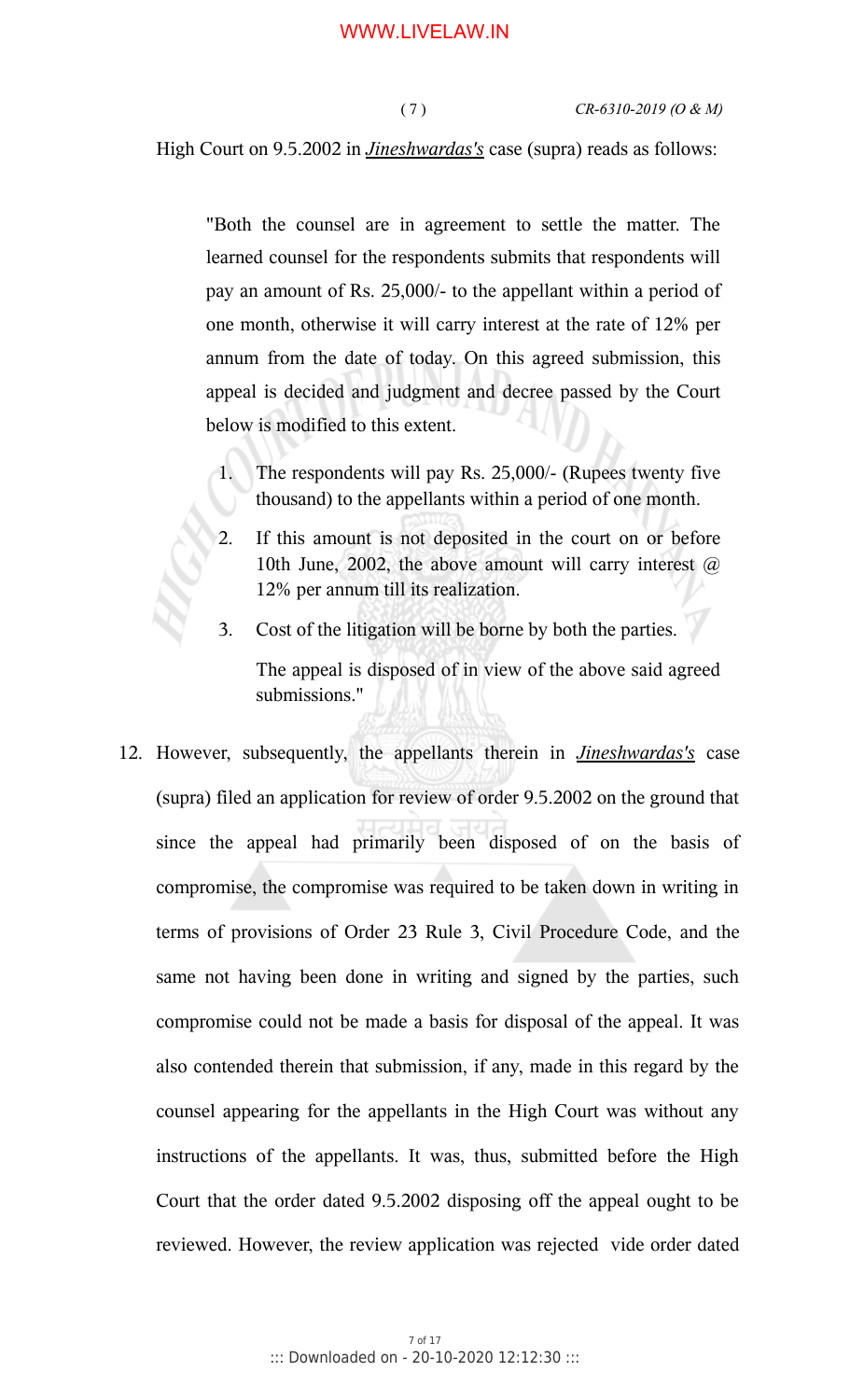( 8 ) *CR-6310-2019 (O & M)*

15.7.2002 leading to filing of SLP in Supreme Court wherein strong reliance was placed upon *Gurpreet Singh's* case(supra) to contend that in the absence of compliance with the provisions contained in Order 23 Rule 3, Civil Procedure Code, regarding a written compromise, the judgment of the High Court could not sustain.

- 13. Hon'ble Supreme Court, however, dismissed the appeal while relying upon its earlier judgment i.e. 1992(1) SCC 31 Byram Peston ji Gariwal vs. *Union Bank of India*. The relevant extract from the judgement rendered in *Jineshwardas's* case(supra) reads as follows:
	- " 7. We have carefully considered the submissions of the learned counsel appearing on either side. Though, in *Gurpreet Singh's* case (supra) this Court explained the object and purport of Rule 3 Order 23 Civil Procedure Code, by laying emphasis on the words, "in writing and signed by parties", to be necessitated in order to prevent false and frivolous pleas that a suit had been adjusted wholly or in part by any lawful agreement or compromise with a view to protract or delay the proceedings in the suit itself. It was also observed therein that as per Rule 3 Order 23 Civil Procedure Code, when a claim in the suit has been adjusted wholly or in part by any lawful agreement or compromise, such compromise, must be in writing and signed by the parties and there must be complete agreement between them and that to constitute an adjustment the agreement or compromise must itself be capable of being embodied in a decree. The fact that the parties entered into a compromise during the hearing of the suit or appeal was considered not to be sufficient, to do away with the requirement of the said rule and that courts were expected to insist upon the parties to reduce the terms into writing. In *Byram Pestonji Gariwala v. Union Bank of*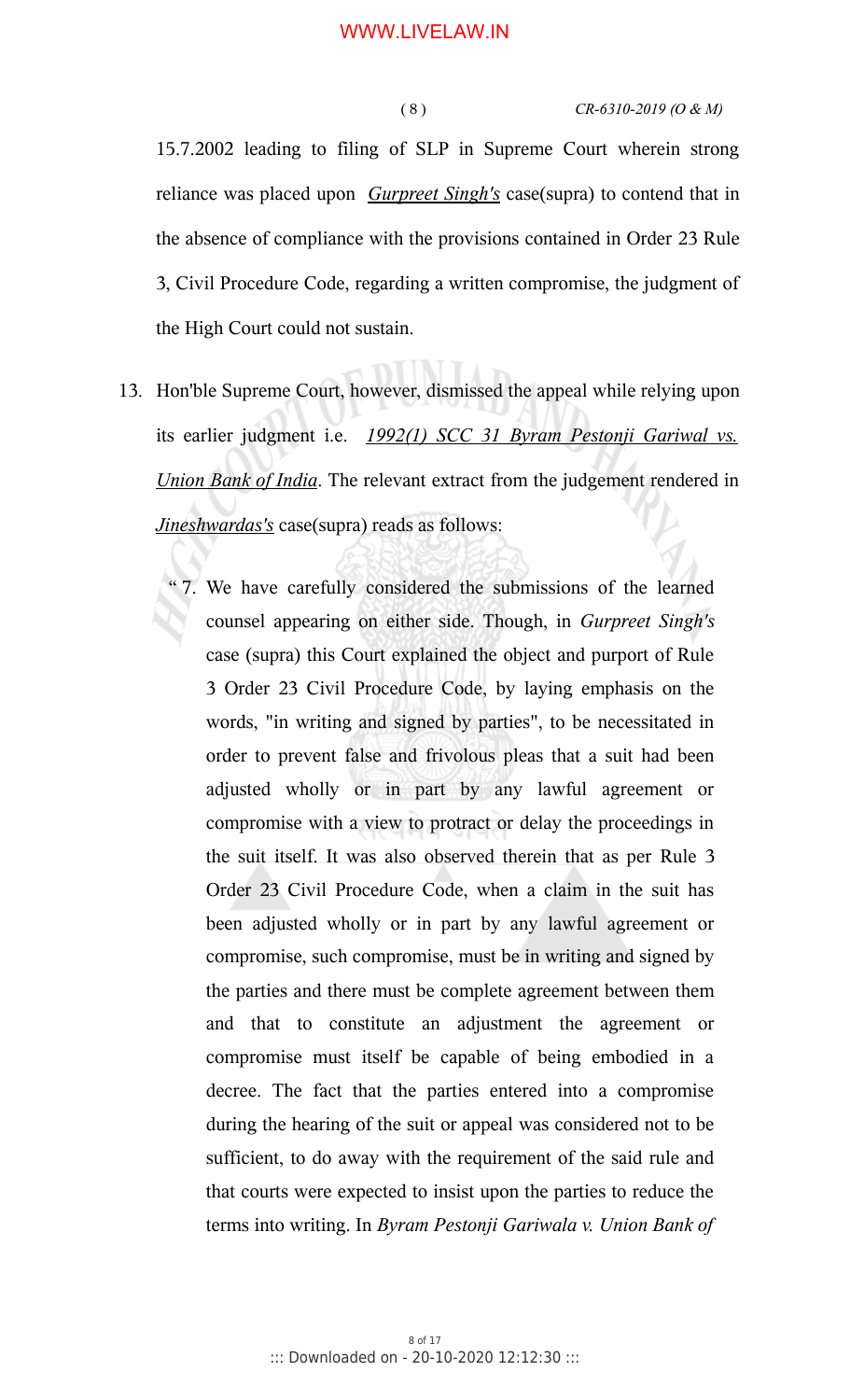*India & Others [(1992) 1 SCC 31)*, this Court while adverting to the very amendment in 1976 to Rule 3 Order 23 Civil Procedure Code, noticed also the effect necessarily to be given to Rule 1 Order 3, Civil Procedure Code, as well and on an extensive review of the case law on the subject of the right of the counsel engaged to act on behalf of the client observed as follows:

- ' 37.We may, however, hasten to add that it will be prudent for counsel not act on implied authority except when warranted by the exigency of circumstances demanding immediate adjustment of suit by agreement or compromise and the signature of the party cannot be obtained without undue delay. In these days of easier and quicker communication, such contingency may seldom arise. A wise and careful counsel will no doubt arm himself in advance with the necessary authority expressed in writing to meet all such contingencies in order that neither his authority nor integrity is ever doubted. This essential precaution will safeguard the personal reputation of counsel as well as uphold the prestige and dignity of the legal profession.
- 38. Considering the traditionally recognised role of counsel in the common law system, and the evil sought to be remedied by Parliament by the C.P.C. (Amendment) Act, 1976, namely, attainment of certainty and expeditious disposal of cases by reducing the terms of compromise to writing signed by the parties, and allowing the compromise decree to comprehend even matters falling outside the subject matter of the suit, but relating to the parties, the legislature cannot, in the absence of express words to such effect be presumed to have disallowed the parties to enter into a compromise by counsel in their cause or by their duly authorised agents. Any such presumption would be inconsistent with the legislative object of attaining quick reduction of arrears in court by elimination of uncertainties and enlargement of the scope of compromise.
- 39. To insist upon the party himself personally signing the agreement or compromise would often cause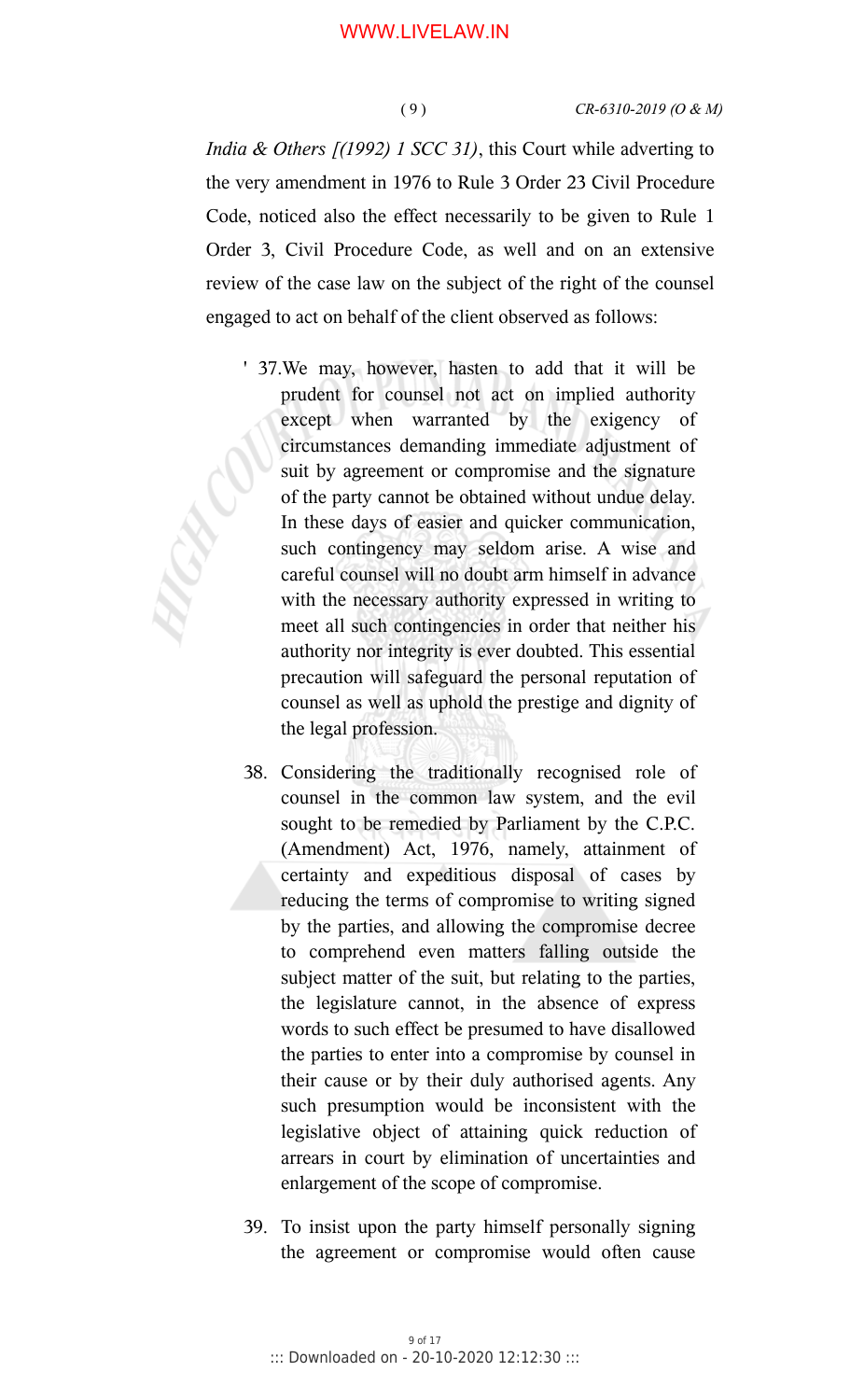undue delay, loss and inconvenience, especially in the case of non-resident persons. It has always been universally understood that a party can always act by his duty authorised representative. If a power-ofattorney holder can enter into an agreement or compromise on behalf of his principal, so can counsel possessed of the requisite authorisation by vakalatnama, act on behalf of his client. Not to recognise such capacity is not only to cause much inconvenience and loss to the parties personally, but also to delay the progress of proceedings in court. If the legislature had intended to make such a fundamental change, even at the risk of delay, inconvenience and needless expenditure, it would have expressly so stated.

40. Accordingly, we are of the view that the words 'in writing and signed by the parties', inserted by the C.P.C. (Amendment) Act, 1976, must necessarily mean, to borrow the language of Order 3 Rule 1 Civil Procedure Code.

> "any appearance, application or act in or to any court, required or authorised by law to be made or done by a party in such court, may except where otherwise expressly provided by any law for the time being in force, be made or done by the party in person, or by his recognised agent, or by a pleader, appearing, applying or acting as the case may be, on his behalf.

Provided that any such appearance shall, if the court so directs, be made by the party in person.'

(emphasis supplied)

8. We are in respectful agreement with the above statement of law. Consequently it is not permissible for the appellant, to contend to the contrary. That apart we are also of the view that a judgment or decree passed as result of consensus arrived at before court, cannot always be said to be one passed on compromise or settlement and adjustment. It may, at times, be also a judgment on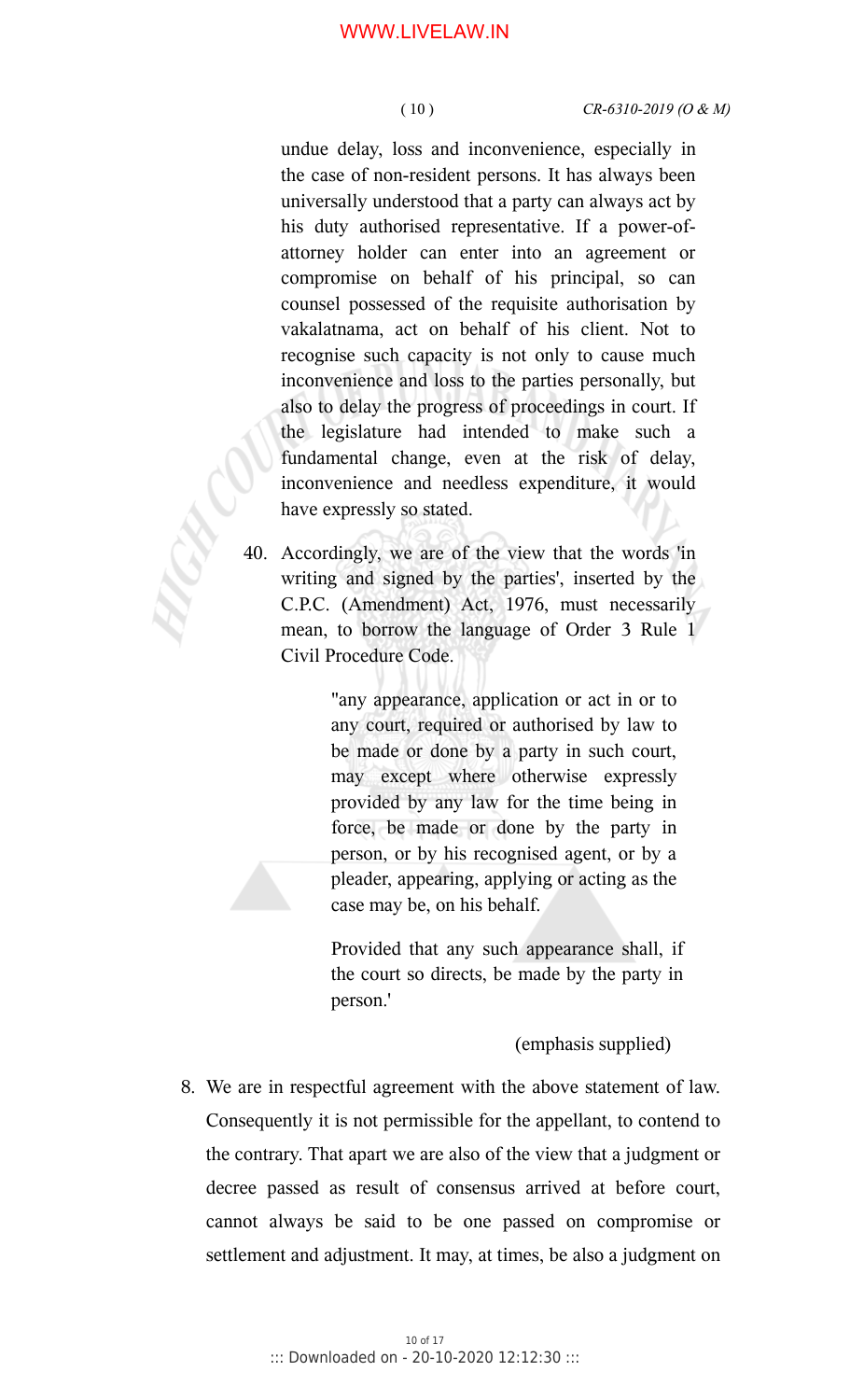admission, as in this case."

- 14. In other words, the Hon'ble Supreme Court reiterated the position of law that a counsel could compromise a dispute on behalf of his client and that the decree that followed could be the result of a consensus arrived at before the Court and that consensus may not necessarily be a compromise or settlement and adjustment and the same, in a given case, could be a judgement on admission.
- 15. In yet another case i.e. *2006(5) SCC 566 Pushpa Devi Bhagat (D) through LR. Smt. Sadhna Rai Vs. Rajinder Singh & others* , where a tenant during the course of ejectment application agreed to vacate the premises by a certain date and the trial Court recorded statements of both the counsel and thereafter passed a consent decree which was later challenged by the tenant, the Hon'ble Supreme Court held that statements recorded by the Court will amount to a compromise in writing. The relevant extract reads as such: सत्यमेव जयते
	- "24. Let us now turn to the requirement of 'in writing' in Rule 3. In this case as noticed above, the respective statements of plaintiffs' counsel and defendants' counsel were recorded on oath by the trial court in regard to the terms of the compromise and those statements after being read over and accepted to be correct, were signed by the said counsel. If the terms of a compromise written on a paper in the form of an application or petition is considered as a compromise in writing, can it be said that the specific and categorical statements on oath recorded in writing by the court and duly read over and accepted to be correct by the person making the statement and signed by him, can be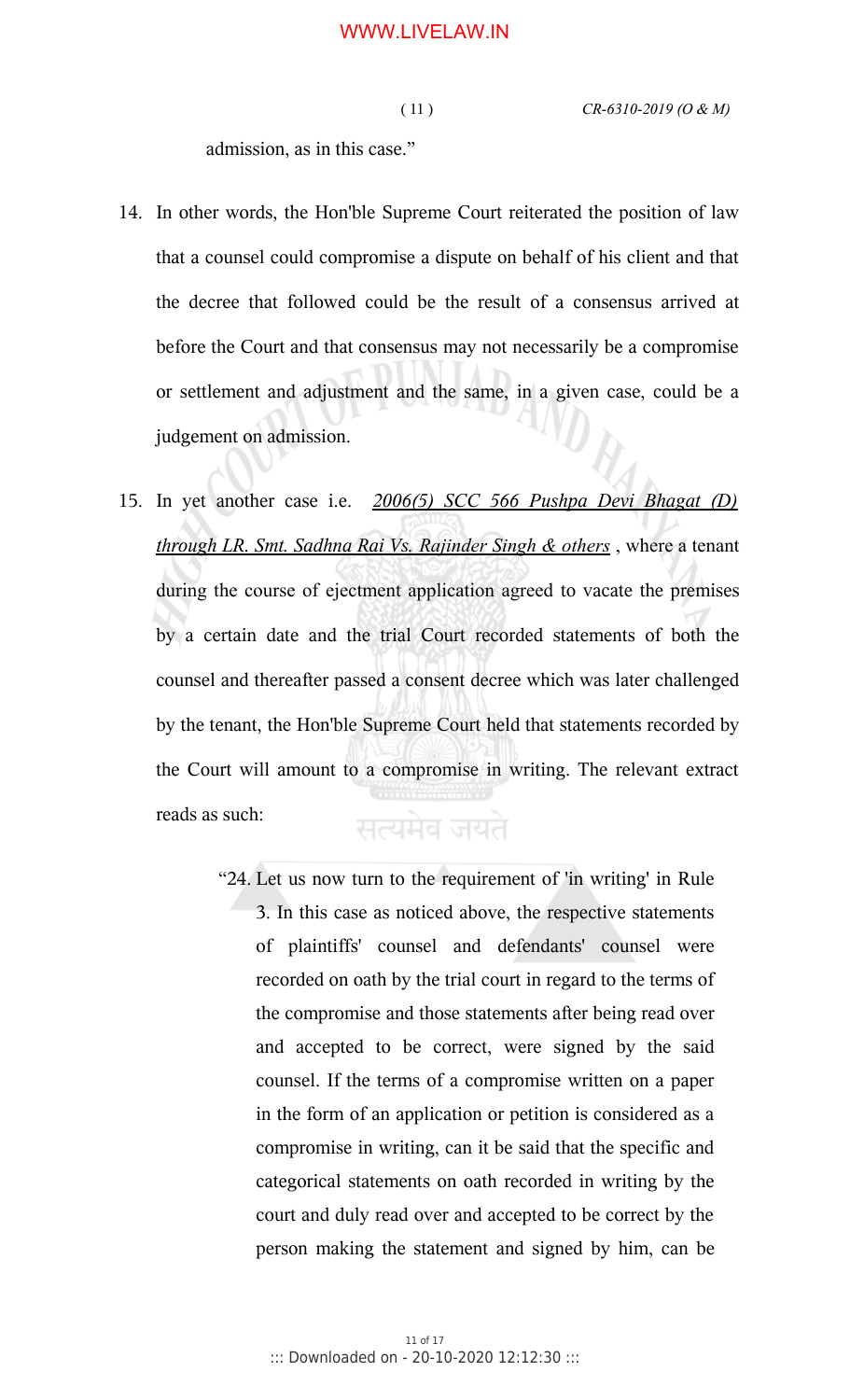#### ( 12 ) *CR-6310-2019 (O & M)*

said to be not in writing ? Obviously, No. We may also in this behalf refer to Section 3 of the Evidence Act which defines a document as any matter expressed or described upon any substance by means of letters, figures or marks or by more than one of those means intended to be used or which may be used for the purpose of recording the matter. The statements recorded by the court will, therefore, amount to a compromise in writing.

- 25. Consequently, the statements of the parties or their counsel, recorded by the court and duly signed by the persons making the statements, would be 'statement in writing signed by the parties'. The court, however, has to satisfy itself that the terms of the compromise are lawful. In this case we find from the trial court records that the second defendant had executed a vakalatnama empowering her counsel Sri Dinesh Garg to act for her in respect of the suit and also to enter into any compromise. Hence there can be no doubt that Sri Dinesh Garg was authorised by the second defendant to enter into a compromise. We also find that the counsel for the plaintiffs and counsel for the defendants made solemn statements on oath before the trial court specifying the terms of compromise, which were duly recorded in writing and signed by them. The requirements of the first part of Rule 3 Order 23 are fully satisfied in this case."
- 16. Taking the aforesaid legal position a step further, Hon'ble Supreme Court in *2011(8) SCC 679 Bakshi Dev Raj and another Vs.Sudhir Kumar* held that a counsel making a statement upon instructions from client either for withdrawal of appeal or for modification of the decree is well within his competence, though it hastened to add that it is desirable to get such instructions in writing from the client.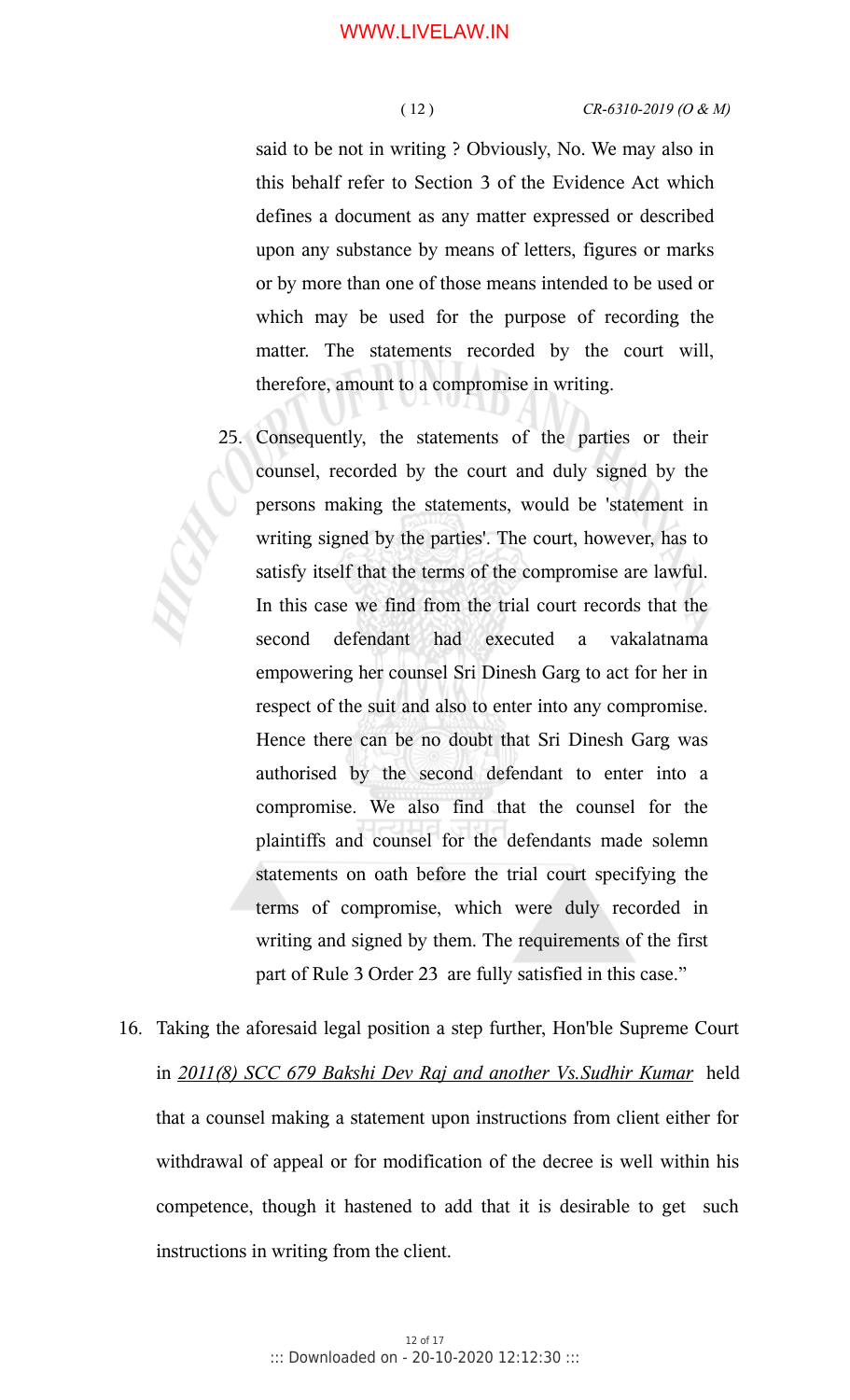#### ( 13 ) *CR-6310-2019 (O & M)*

- 17. The position of law, as discerned from the above referred judgments of Hon'ble Supreme Court, leaves no manner of doubt that a statement made by a party or by his counsel towards compromise which is taken down in writing is as good as a written compromise and would satisfy the requirements of Order 23 Rule 3 CPC, particularly as regards the provision in Rule 3 which was inserted by way of amendment in the year 1976 i.e. *"in writing and signed by the parties"*. It will not be out of place to refer to a judgement of a Division Bench of our High Court also wherein the same issue has been discussed in context of the definition of the term 'document'. The relevant extract from *1987 AIR(Pb. & Hr.) 60 Smt. Raksha Rani vs. Ram Lal (DB)* reads as under:
	- "5…… …… ……. ……. Admittedly, statements of the parties were recorded by the trial Court containing the terms of the compromise which were duly signed by them. Can it then be said that the compromise should not be considered to be in writing and signed by the parties? Should terms of the compromise scribed on a piece of paper and signed by them be given preference to their categoric statements made in writing before the Court which they duly signed? In our candid opinion, the requirements of the first part of rule 3 are adequately satisfied when the parties make statements before the Court in writing and sign the same. Such signed statements are covered by the definition of ''document'' given in section 3 of the Indian Evidence Act. Therein ''document'' has been defined as under :-

''Document' means any matter expressed or described upon any substance by means of letters, figures or marks, or by more than one of those means, intended to be used, or which may be used, for the purpose of recording that matter''.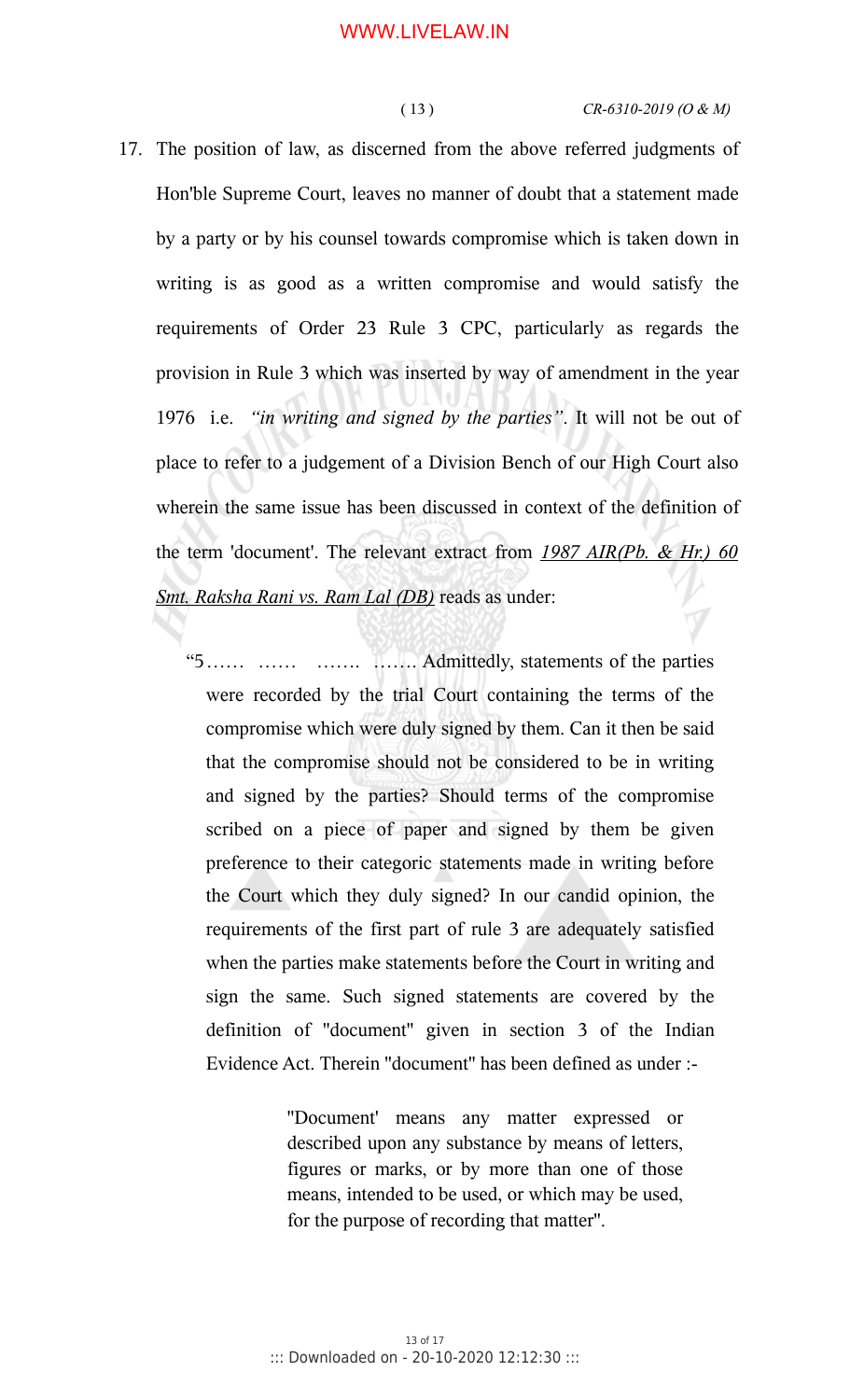A plain reading of the definition would show that any matter expressed or described, upon any substance, by writing is a document. The first illustration given under the definition of ''document'' also clarified that ''a writing is a document''. Thus, by no stretch of reasoning the statements of the parties recorded by the trial Court and signed by them can be considered to be violating the requirement of ''in writing and signed by the parties'' mentioned in the first part of rule 3."

18. Perhaps the only exceptional circumstance under which a party may be able to wriggle out from a statement made by him in the Court or by his counsel could be wherein he is able to establish that such statement was made by way of fraud or deception. Even in such a case he would ideally be required to file a suit for getting such order/judgement/decree set aside on the basis of alleged fraud by specifically pleading as well as by leading cogent and convincing evidence to establish such fraud. No doubt in the present case the plaintiff in his application on which the impugned order was passed has pleaded therein that his statement came to be recorded on account of allurement and collusion of his counsel but there is nothing on record to establish the said assertions. Had the petitioner really been sanguine about his stand regarding collusion of his counsel, then it remains unexplained as to why he did not take any other action against his counsel. There is nothing to show that the petitioner had ever filed any complaint in the Bar Council regarding the alleged fraud and collusion by his counsel. It is very convenient for any party to level such kind of allegations against his counsel when he wishes to wriggle out of any such situation which does not suit him. The statement regarding compromise was made and signed by the petitioner/tenant in the Court of Law and in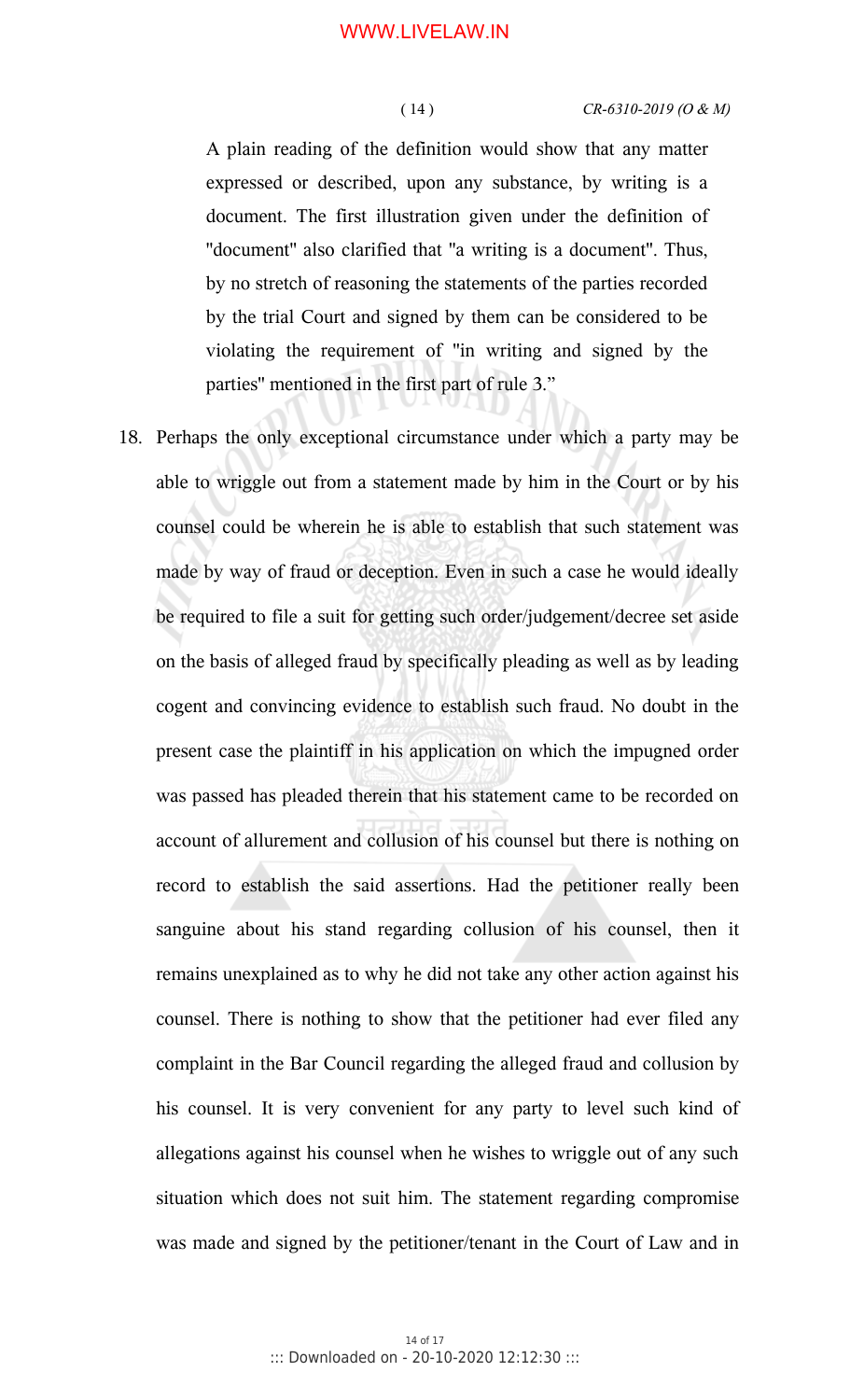the presence of his counsel. The translated gist of the statement made by the tenant/petitioner Lakshman on 25.3.2019 before the Appellate Authority is to the following effect:

> *"I have compromised the matter with the respondent. As per compromise, I will hand over the vacant possession of the demised premises to the landlord by 20.4.2019 and the landlord would pay me an amount*  $of \xi$  50,000/-. I will be bound by my statement."

19. The respondents/landlords also suffered a statement to the following effect:

> *" I have heard and understood the statement made by the tenant and admit the same to be correct. I will be bound by my statement."*

20. The aforesaid statements were recorded in a Court of law by a Judicial Officer who would have taken all care and caution before recording such statements. The statements were recorded in the presence of respective counsel of the parties and who had duly identified them in the Court. Such statements recorded before a Judicial Officer in a Court of law cannot be said to have lesser sanctity then an instrument of Compromise drawn outside the Court attested by some Oath Commissioner/Notary Public or any other authority. A certain sanctity is attached to a statement made by a party in the Court and it has to be presumed that the same was recorded voluntarily. In case a party is permitted to wriggle out of such statements by conveniently raising some frivolous allegations against his counsel or against opposing counsel, then it will virtually lead to mockery of the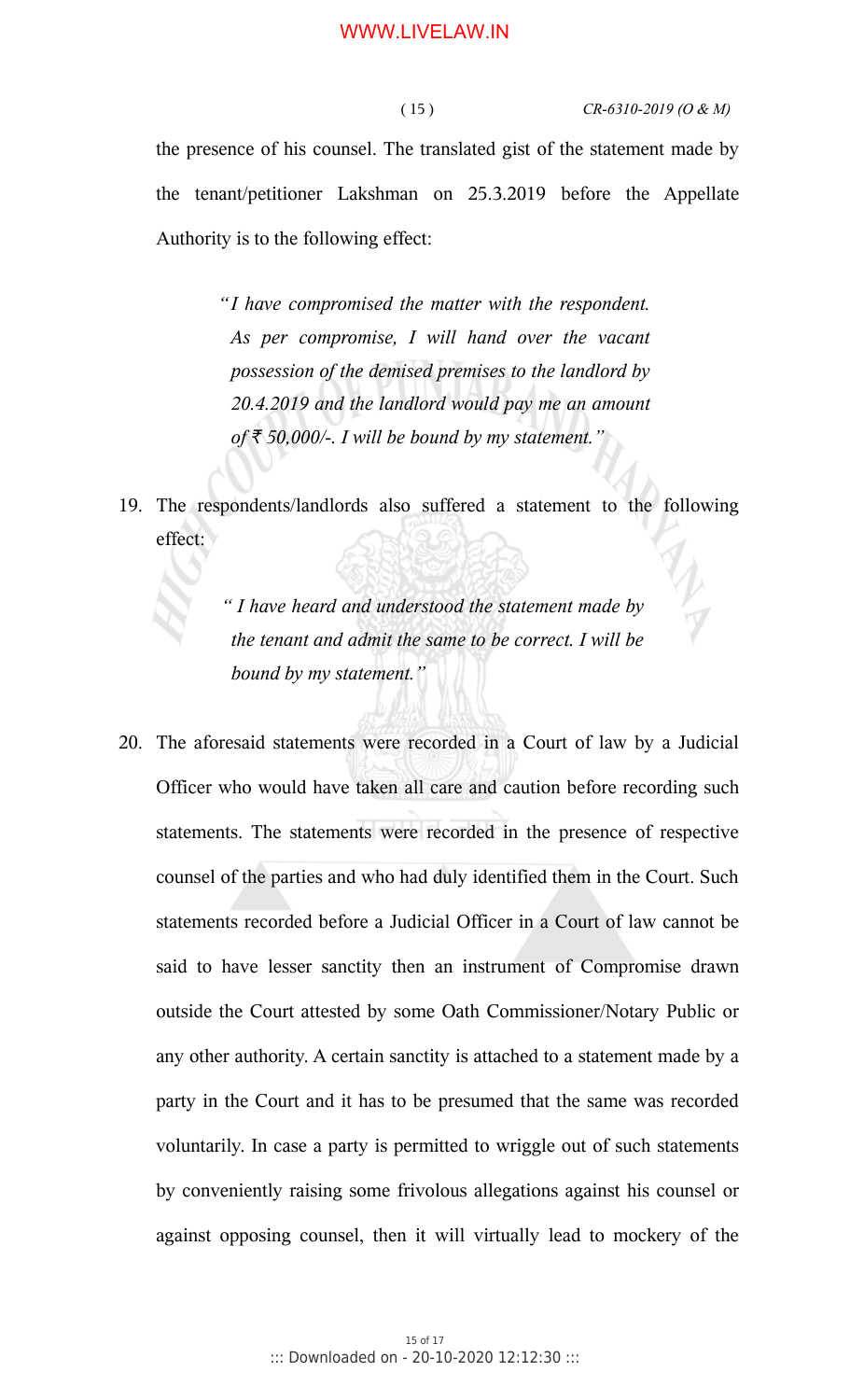Court.

- 21. It is apparent that the very purpose of incorporating that a compromise should be in writing was to ensure that everything is there in black-andwhite and that there is no ambiguity in respect of the terms of compromise so that either of the party does not turn round at a later stage to back out on some terms or tries to misinterpret some terms and conditions of settlement, as is seen in the present case. The purpose was to avoid undue harassment and wastage of precious time of Court lest the parties would keep on agitating matter time and again. The Hon'ble Supreme Court in *Pushpa Devi Bhagat's* case (supra), went further ahead to hold that attempts of tenants in such matters to protract the litigation indefinitely by raising frivolous and vexatious contentions regarding the compromise and going back on the solemn undertaking given to Court, should be deprecated.
- 22. Examining the aforesaid factual position in light of the legal position laid down on in *Jineshwardas's* case (supra), *Byram Pestonji Gariwal's* case (supra), *Pushpa Devi Bhagat's* case (supra) and *Bakshi Dev Raj's* case (supra), as has been discussed above and upon finding that there is nothing to suggest that there was any collusion between the counsel of the petitioner and the opposite party, this Court does not find any ground to interfere with the impugned order. The petition is sans merit and is hereby dismissed. The Appellate Authority or the Executing Court, as the case may be, shall afford reasonable time to the parties, given the current